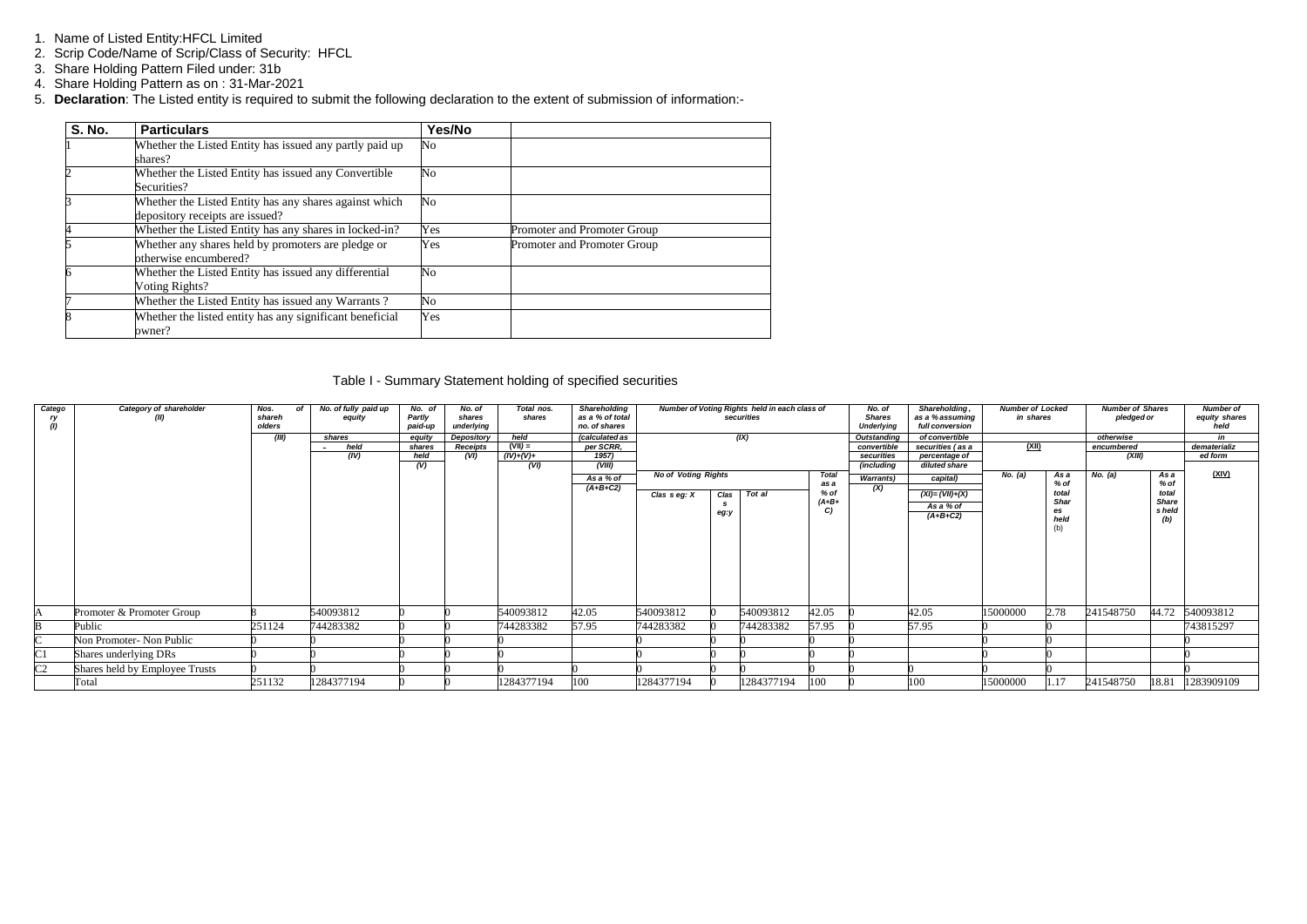# Table II - Statement showing shareholding pattern of the Promoter and Promoter Group

| <b>Category &amp; Name</b>                    | No. of         | No. of     | <b>Partly</b>    | Nos. of                  | Total          | <b>Sharehol</b>         | <b>Number of Voting Rights held in</b> |                          |                 |                                         | No. of                      | <b>Shareholdin</b>           | <b>Number of</b> |                         | Number of       |                   | <b>Number of</b> |
|-----------------------------------------------|----------------|------------|------------------|--------------------------|----------------|-------------------------|----------------------------------------|--------------------------|-----------------|-----------------------------------------|-----------------------------|------------------------------|------------------|-------------------------|-----------------|-------------------|------------------|
| of the                                        | shareh         | fully      | paid-up          | shares                   | nos.           | ding %                  |                                        | each class of securities |                 |                                         | <b>Shares</b>               | $g$ , as a $%$               | Locked in        |                         | <b>Shares</b>   |                   | equity           |
| <b>Shareholders</b><br>$\left( l\right)$      | older<br>(III) | paid<br>up | equity<br>shares | underlying<br>Depository | shares<br>held | calculate<br>d as per   |                                        | (IX)                     |                 | <b>Underlying</b><br><b>Outstanding</b> | shares<br>assuming<br>(XII) |                              |                  | pledged or<br>otherwise |                 | shares held<br>in |                  |
|                                               |                | equity     | held             | Receipts                 | $(VII =$       | SCRR.                   |                                        |                          |                 | convertible                             | full<br>conversion          |                              |                  | encumbered              |                 | dematerializ      |                  |
|                                               |                | share      | (V)              | (VI)                     | $IV+V+VI$      | 1957                    |                                        |                          |                 |                                         | securities                  | of                           |                  |                         | (XIII)          |                   | ed form          |
|                                               |                | s held     |                  |                          |                |                         | <b>No of Voting Rights</b>             |                          |                 | <b>Total as</b>                         | (including                  | convertible                  | No. (a)          | As a                    | No. (a)         | As a              | (XIV)            |
|                                               |                | (IV)       |                  |                          |                | As a % of<br>$(A+B+C2)$ |                                        |                          |                 | a % of                                  | Warrants)                   | securities (                 |                  | % of                    |                 | % of              |                  |
|                                               |                |            |                  |                          |                | (VIII)                  |                                        |                          |                 | <b>Total</b><br><b>Voting</b>           | (X)                         | as a<br>percentage           |                  | total<br>Shar           |                 | total<br>share    |                  |
|                                               |                |            |                  |                          |                |                         | Class X                                | Class                    | Tot al          | rights                                  |                             | of diluted                   |                  | es                      |                 | s held            |                  |
|                                               |                |            |                  |                          |                |                         |                                        |                          |                 |                                         |                             | share                        |                  | held                    |                 | (b)               |                  |
|                                               |                |            |                  |                          |                |                         |                                        |                          |                 |                                         |                             | capital)                     |                  | (b)                     |                 |                   |                  |
|                                               |                |            |                  |                          |                |                         |                                        |                          |                 |                                         |                             | $(XI) =$<br>$(VII)+(X)$ as a |                  |                         |                 |                   |                  |
|                                               |                |            |                  |                          |                |                         |                                        |                          |                 |                                         |                             | $%$ of                       |                  |                         |                 |                   |                  |
|                                               |                |            |                  |                          |                |                         |                                        |                          |                 |                                         |                             | $A+B+C2$                     |                  |                         |                 |                   |                  |
| Indian                                        |                |            |                  |                          |                |                         |                                        |                          |                 |                                         |                             |                              |                  |                         |                 |                   |                  |
| Individuals/Hindu undivided Family            |                | 7217011    |                  |                          | 7217011        | 0.56                    | 7217011                                |                          | 7217011         | 0.56                                    |                             | 0.56                         |                  |                         | 239700          | 3.32              | 7217011          |
| <b>Anant Nahata</b>                           |                | 2645000    |                  |                          | 2645000        | 0.21                    | 2645000                                |                          | 2645000         | 0.21                                    |                             | 0.21                         |                  |                         | 239700          | 9.06              | 2645000          |
| Mahendra Nahata                               |                | 4560091    |                  |                          | 4560091        | 0.36                    | 4560091                                |                          | 4560091         | 0.36                                    |                             | 0.36                         |                  |                         |                 |                   | 4560091          |
|                                               |                | 11920      |                  |                          | 11920          |                         |                                        |                          |                 |                                         |                             |                              |                  |                         |                 |                   | 11920            |
| Manik Lal Nahata                              |                |            |                  |                          |                |                         | 11920                                  |                          | 11920           |                                         |                             |                              |                  |                         |                 |                   |                  |
| Central Government/ State Government(s)       |                |            |                  |                          |                |                         |                                        |                          |                 |                                         |                             |                              |                  |                         |                 |                   |                  |
| <b>Financial Institutions/Banks</b>           |                |            |                  |                          |                |                         |                                        |                          |                 |                                         |                             |                              |                  |                         |                 |                   |                  |
| Any Other (specify)                           |                | 532876801  |                  |                          | 532876801      | 41.49                   | 532876801 0                            |                          | 532876801 41.49 |                                         |                             | 41.49                        | 15000000         | 2.81                    | 241309050 45.28 |                   | 532876801        |
| <b>Bodies Corporate</b>                       |                | 532876801  |                  |                          | 532876801      | 41.48                   | 532876801 0                            |                          | 532876801 41.48 |                                         |                             | 41.48                        | 15000000         |                         | 241309050 96.44 |                   | 532876801        |
| <b>MN Ventures Private Limited</b>            |                | 289640000  |                  |                          | 289640000      | 22.55                   | 289640000 0                            |                          | 289640000 22.55 |                                         |                             | 22.55                        | 7500000          | 2.59                    | 121578900 41.98 |                   | 289640000        |
| NextWave Communications Private Limited       |                | 219865000  |                  |                          | 219865000      | 17.12                   | 219865000 0                            |                          | 219865000 17.12 |                                         |                             | 17.12                        | 7500000          | 3.41                    | 119730150 54.46 |                   | 219865000        |
| Fitcore Tech-Solutions Pvt. Ltd.              |                | 22400000   |                  |                          | 22400000       | 1.74                    | 22400000                               |                          | 22400000        | 1.74                                    |                             | 1.74                         |                  |                         |                 |                   | 22400000         |
| Vinsan Brothers (P) Ltd                       |                | 671600     |                  |                          | 671600         | 0.05                    | 671600                                 |                          | 671600          | 0.05                                    |                             | 0.05                         |                  |                         |                 |                   | 671600           |
| <b>Shanker Sales Promotion (P) Ltd</b>        |                | 300201     |                  |                          | 300201         | 0.02                    | 300201                                 |                          | 300201          | $\overline{0.02}$                       |                             | $\overline{0.02}$            |                  |                         |                 |                   | 300201           |
| Sub-Total $(A)(1)$                            |                | 540093812  |                  |                          | 540093812      | 42.05                   | 540093812 0                            |                          | 540093812 42.05 |                                         |                             | $\overline{42.05}$           | 15000000         | 2.78                    | 241548750 44.72 |                   | 540093812        |
| Foreign                                       |                |            |                  |                          |                |                         |                                        |                          |                 |                                         |                             |                              |                  |                         |                 |                   |                  |
| Individuals (Non-Resident Individuals/        |                |            |                  |                          |                |                         |                                        |                          |                 |                                         |                             |                              |                  |                         |                 |                   |                  |
| Foreign Individuals)                          |                |            |                  |                          |                |                         |                                        |                          |                 |                                         |                             |                              |                  |                         |                 |                   |                  |
| Government                                    |                |            |                  |                          |                |                         |                                        |                          |                 |                                         |                             |                              |                  |                         |                 |                   |                  |
| Institutions                                  |                |            |                  |                          |                |                         |                                        |                          |                 |                                         |                             |                              |                  |                         |                 |                   |                  |
| Foreign Portfolio Investor                    |                |            |                  |                          |                |                         |                                        |                          |                 |                                         |                             |                              |                  |                         |                 |                   |                  |
| Any Other (specify)                           |                |            |                  |                          |                |                         |                                        |                          |                 |                                         |                             |                              |                  |                         |                 |                   |                  |
| Sub-Total $(A)(2)$                            |                |            |                  |                          |                |                         |                                        |                          |                 |                                         |                             |                              |                  |                         |                 |                   |                  |
| Total Shareholding of Promoter and Promoter 8 |                | 540093812  |                  |                          | 540093812      | 42.05                   | 540093812 0                            |                          | 540093812 42.05 |                                         |                             | 42.05                        | 15000000         | 2.78                    | 241548750 44.72 |                   | 540093812        |
| Group $(A)=(A)(1)+(A)(2)$                     |                |            |                  |                          |                |                         |                                        |                          |                 |                                         |                             |                              |                  |                         |                 |                   |                  |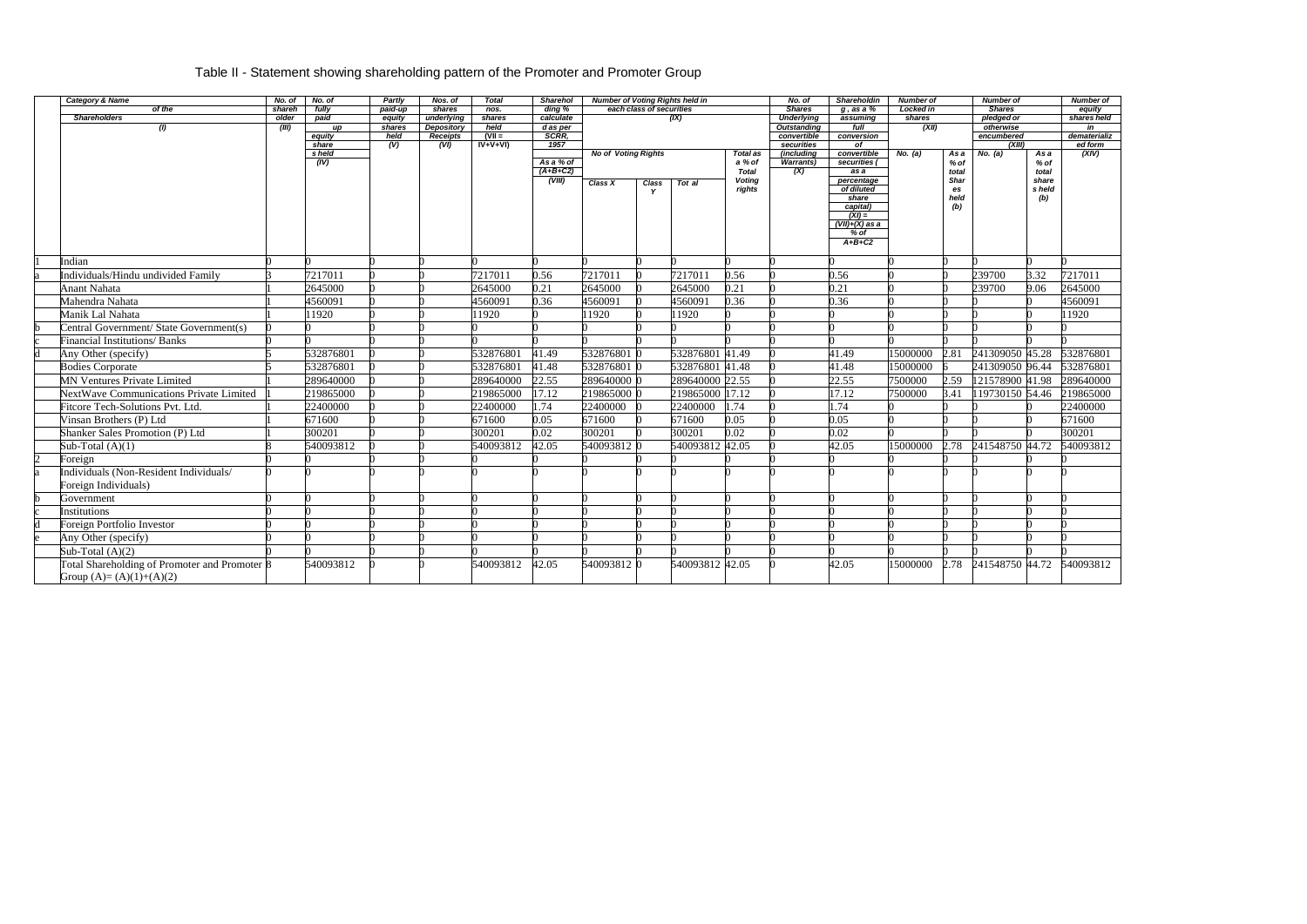# Table III - Statement showing shareholding pattern of the Public shareholder

| Category & Name of the Shareholders                                                    | Nos. of<br>shareh older<br>(III) | No. of fully<br>paid up<br>equity<br>share s<br>held (IV) | Partly<br>paid-up<br>equity<br>shares<br>held $(V)$ | Nos. of<br>shares<br>underlying<br>Depository<br><b>Receipts</b><br>(VI) | Total nos.<br>shares held<br>$VII =$<br>$IV+V+VI$ | Sharehol<br>ding %<br>calculate d<br>as per<br><b>SCRR, 1957</b><br>As a % of |                            |         | Number of Voting Rights held in each class of<br>securities<br>(IX) |                                           | No. of<br><b>Shares</b><br><b>Underlying</b><br>Outstanding<br>convertible<br>securities | <b>Total</b><br>shareholding,<br>as a %<br>assuming full<br>conversion of<br>convertible |         | Number of Locked in<br>shares (XII) | <b>Number of Shares pledged or</b><br>otherwise encumbered (XIII) |                                   | <b>Number of</b><br>equity shares<br>held in<br>dematerializ ed<br>form (XIV) |  |
|----------------------------------------------------------------------------------------|----------------------------------|-----------------------------------------------------------|-----------------------------------------------------|--------------------------------------------------------------------------|---------------------------------------------------|-------------------------------------------------------------------------------|----------------------------|---------|---------------------------------------------------------------------|-------------------------------------------|------------------------------------------------------------------------------------------|------------------------------------------------------------------------------------------|---------|-------------------------------------|-------------------------------------------------------------------|-----------------------------------|-------------------------------------------------------------------------------|--|
|                                                                                        |                                  |                                                           |                                                     |                                                                          |                                                   | $(A+B+C2)$ VIII                                                               | <b>No of Voting Rights</b> |         |                                                                     | <b>Total as</b><br>a % of<br><b>Total</b> | (including<br><b>Warrants</b> )<br>(X)                                                   | securities (as<br>a percentage<br>of diluted                                             | No. (a) | As a<br>% of total<br>Shares held   | No.<br>(No tap pli ca<br>ble                                      | As a<br>% of total<br>share sheld |                                                                               |  |
|                                                                                        |                                  |                                                           |                                                     |                                                                          |                                                   |                                                                               | Class X                    | Class Y | Tot al                                                              | <b>Voting</b><br>rights                   |                                                                                          | share capital)<br>(XI)                                                                   |         | (b)                                 | (a)                                                               | (Not applic<br>able) (b)          |                                                                               |  |
| Institutions                                                                           |                                  |                                                           |                                                     |                                                                          |                                                   |                                                                               |                            |         |                                                                     |                                           | $\Omega$                                                                                 |                                                                                          |         |                                     |                                                                   |                                   |                                                                               |  |
| Mutual Funds/                                                                          |                                  | 377433                                                    |                                                     |                                                                          | 377433                                            | 0.03                                                                          | 377433                     |         | 377433                                                              | 0.03                                      | $\Omega$                                                                                 | 0.03                                                                                     |         |                                     |                                                                   |                                   | 373663                                                                        |  |
| Venture Capital Funds                                                                  |                                  |                                                           |                                                     |                                                                          |                                                   |                                                                               |                            |         |                                                                     |                                           |                                                                                          |                                                                                          |         |                                     |                                                                   |                                   |                                                                               |  |
| <b>Alternate Investment Funds</b>                                                      |                                  |                                                           |                                                     |                                                                          |                                                   |                                                                               |                            |         |                                                                     |                                           | $\Omega$                                                                                 |                                                                                          |         |                                     |                                                                   |                                   |                                                                               |  |
| Foreign Venture Capital Investors                                                      |                                  |                                                           |                                                     |                                                                          |                                                   |                                                                               |                            |         |                                                                     |                                           | $\Omega$                                                                                 |                                                                                          |         |                                     |                                                                   |                                   |                                                                               |  |
| Foreign Portfolio Investors                                                            | 39.                              | 28055686                                                  |                                                     |                                                                          | 28055686                                          | 2.18                                                                          | 28055686                   |         | 28055686                                                            | 2.18                                      | $\Omega$                                                                                 | 2.18                                                                                     |         |                                     |                                                                   |                                   | 28055686                                                                      |  |
| <b>Financial Institutions/ Banks</b>                                                   |                                  | 2150                                                      |                                                     |                                                                          | 2150                                              |                                                                               | 2150                       |         | 2150                                                                |                                           |                                                                                          |                                                                                          |         |                                     |                                                                   |                                   | 1050                                                                          |  |
| <b>Insurance Companies</b>                                                             |                                  | 521000                                                    |                                                     |                                                                          | 521000                                            | 0.04                                                                          | 521000                     |         | 521000                                                              | 0.04                                      |                                                                                          | 0.04                                                                                     |         |                                     |                                                                   |                                   | 521000                                                                        |  |
| Provident Funds/ Pension Funds                                                         |                                  |                                                           |                                                     |                                                                          |                                                   |                                                                               |                            |         |                                                                     |                                           |                                                                                          |                                                                                          |         |                                     |                                                                   |                                   |                                                                               |  |
| Any Other (specify)                                                                    | 25                               | 16125                                                     |                                                     |                                                                          | 16125                                             |                                                                               | 16125                      |         | 16125                                                               |                                           |                                                                                          |                                                                                          |         |                                     |                                                                   |                                   | 6905                                                                          |  |
| Other                                                                                  | 22                               | 10820                                                     |                                                     |                                                                          | 10820                                             |                                                                               | 10820                      |         | 10820                                                               |                                           | ∩                                                                                        |                                                                                          |         |                                     |                                                                   |                                   | 5200                                                                          |  |
| Other                                                                                  |                                  | 5305                                                      |                                                     |                                                                          | 5305                                              |                                                                               | 5305                       |         | 5305                                                                |                                           | $\Omega$                                                                                 |                                                                                          |         |                                     |                                                                   |                                   | 1705                                                                          |  |
| Sub-Total $(B)(1)$                                                                     |                                  | 28972394                                                  |                                                     |                                                                          | 28972394                                          | 2.26                                                                          | 28972394                   |         | 28972394                                                            | 2.26                                      |                                                                                          | 2.26                                                                                     |         |                                     |                                                                   |                                   | 28958304                                                                      |  |
| Central Government/ State<br>Government(s)/ President of India                         |                                  | 5000                                                      |                                                     |                                                                          | 5000                                              |                                                                               | 5000                       |         | 5000                                                                |                                           | $\Omega$                                                                                 |                                                                                          |         |                                     |                                                                   |                                   | 5000                                                                          |  |
| Sub-Total $(B)(2)$                                                                     |                                  | 5000                                                      |                                                     |                                                                          | 5000                                              |                                                                               | 5000                       |         | 5000                                                                |                                           | $\Omega$                                                                                 |                                                                                          |         |                                     |                                                                   |                                   | 5000                                                                          |  |
| Non-institutions                                                                       |                                  |                                                           |                                                     |                                                                          |                                                   |                                                                               |                            |         |                                                                     |                                           | $\Omega$                                                                                 |                                                                                          |         |                                     |                                                                   |                                   |                                                                               |  |
| Individuals -                                                                          | 246256                           | 452121424                                                 |                                                     |                                                                          | 452121424                                         | 35.2                                                                          | 452121424                  |         | 452121424                                                           | 35.2                                      |                                                                                          | 35.2                                                                                     |         |                                     |                                                                   |                                   | 451815729                                                                     |  |
| Individual shareholders holding nominal 246090<br>share capital up to Rs. 2 lakhs.     |                                  | 339060209 0                                               |                                                     |                                                                          | 339060209                                         | 26.4                                                                          | 339060209                  |         | 339060209                                                           | 26.4                                      | $\Omega$                                                                                 | 26.4                                                                                     |         |                                     |                                                                   |                                   | 338754514                                                                     |  |
| Individual shareholders holding nominal 166<br>share capital in excess of Rs. 2 lakhs. |                                  | 113061215 0                                               |                                                     |                                                                          | 113061215                                         | 8.8                                                                           | 113061215 0                |         | 113061215                                                           | 8.8                                       | $\Omega$                                                                                 | 8.8                                                                                      |         |                                     |                                                                   |                                   | 113061215                                                                     |  |
| NBFCs registered with RBI                                                              | 10                               | 585169                                                    |                                                     |                                                                          | 585169                                            | 0.05                                                                          | 585169                     |         | 585169                                                              | 0.05                                      |                                                                                          | 0.05                                                                                     |         |                                     |                                                                   |                                   | 585169                                                                        |  |
| <b>Employee Trusts</b>                                                                 |                                  |                                                           |                                                     |                                                                          |                                                   |                                                                               |                            |         |                                                                     |                                           | $\Omega$                                                                                 |                                                                                          |         |                                     |                                                                   |                                   |                                                                               |  |
| Overseas Depositories (holding DRs)<br>(balancing figure)                              |                                  |                                                           |                                                     |                                                                          |                                                   |                                                                               |                            |         |                                                                     |                                           | $\Omega$                                                                                 |                                                                                          |         |                                     |                                                                   |                                   |                                                                               |  |
| Any Other (specify)                                                                    | 4773                             | 262599395 0                                               |                                                     |                                                                          | 262599395                                         | 20.45                                                                         | 262599395 0                |         | 262599395                                                           | 20.45                                     | $\Omega$                                                                                 | 20.45                                                                                    |         |                                     |                                                                   |                                   | 262451095                                                                     |  |
| <b>Bodies Corporate</b>                                                                | 1918                             | 235350064 0                                               |                                                     |                                                                          | 235350064                                         | 18.32                                                                         | 235350064 0                |         | 235350064                                                           | 18.32                                     |                                                                                          | 18.32                                                                                    |         |                                     |                                                                   |                                   | 235318194                                                                     |  |
| RELIANCE STRATEGIC BUSINESS<br><b>VENTURES LIMITED</b>                                 |                                  | 48532764                                                  |                                                     |                                                                          | 48532764                                          | 3.78                                                                          | 48532764                   |         | 48532764                                                            | 3.78                                      | $\Omega$                                                                                 | 3.78                                                                                     |         |                                     |                                                                   |                                   | 48532764                                                                      |  |
| MKJ ENTERPRISES LIMITED                                                                |                                  | 34342651                                                  |                                                     |                                                                          | 34342651                                          | 2.67                                                                          | 34342651                   |         | 34342651                                                            | 2.67                                      | $\Omega$                                                                                 | 2.67                                                                                     |         |                                     |                                                                   |                                   | 34342651                                                                      |  |
| Non-Resident Indian (NRI)                                                              | 2838                             | 27022052                                                  |                                                     |                                                                          | 27022052                                          | 2.1                                                                           | 27022052                   |         | 27022052                                                            | 2.1                                       | $\Omega$                                                                                 | 2.1                                                                                      |         |                                     |                                                                   |                                   | 26906622                                                                      |  |
| <b>Overseas Corporate Bodies</b>                                                       |                                  | 38250                                                     |                                                     |                                                                          | 38250                                             |                                                                               | 38250                      |         | 38250                                                               |                                           | $\Omega$                                                                                 |                                                                                          |         |                                     |                                                                   |                                   | 37250                                                                         |  |
| Societies                                                                              |                                  | 520                                                       |                                                     |                                                                          | 520                                               |                                                                               | 520                        |         | 520                                                                 |                                           | $\Omega$                                                                                 |                                                                                          |         |                                     |                                                                   |                                   | 520                                                                           |  |
| Trusts                                                                                 |                                  | 188509                                                    |                                                     |                                                                          | 188509                                            | 0.01                                                                          | 188509                     |         | 188509                                                              | 0.01                                      | $\Omega$                                                                                 | 0.01                                                                                     |         |                                     |                                                                   |                                   | 188509                                                                        |  |
| Sub-Total $(B)(3)$                                                                     | 251039                           | 715305988 0                                               |                                                     |                                                                          | 715305988                                         | 55.69                                                                         | 715305988 0                |         | 715305988                                                           | 55.69                                     | $\Omega$                                                                                 | 55.69                                                                                    |         |                                     |                                                                   |                                   | 714851993                                                                     |  |
| Total Public Shareholding $(B)=$<br>$(B)(1)+(B)(2)+(B)(3)$                             | 251124                           | 744283382 0                                               |                                                     |                                                                          | 744283382                                         | 57.95                                                                         | 744283382 0                |         | 744283382                                                           | 57.95                                     | $\overline{0}$                                                                           | 57.95                                                                                    |         |                                     |                                                                   |                                   | 743815297                                                                     |  |